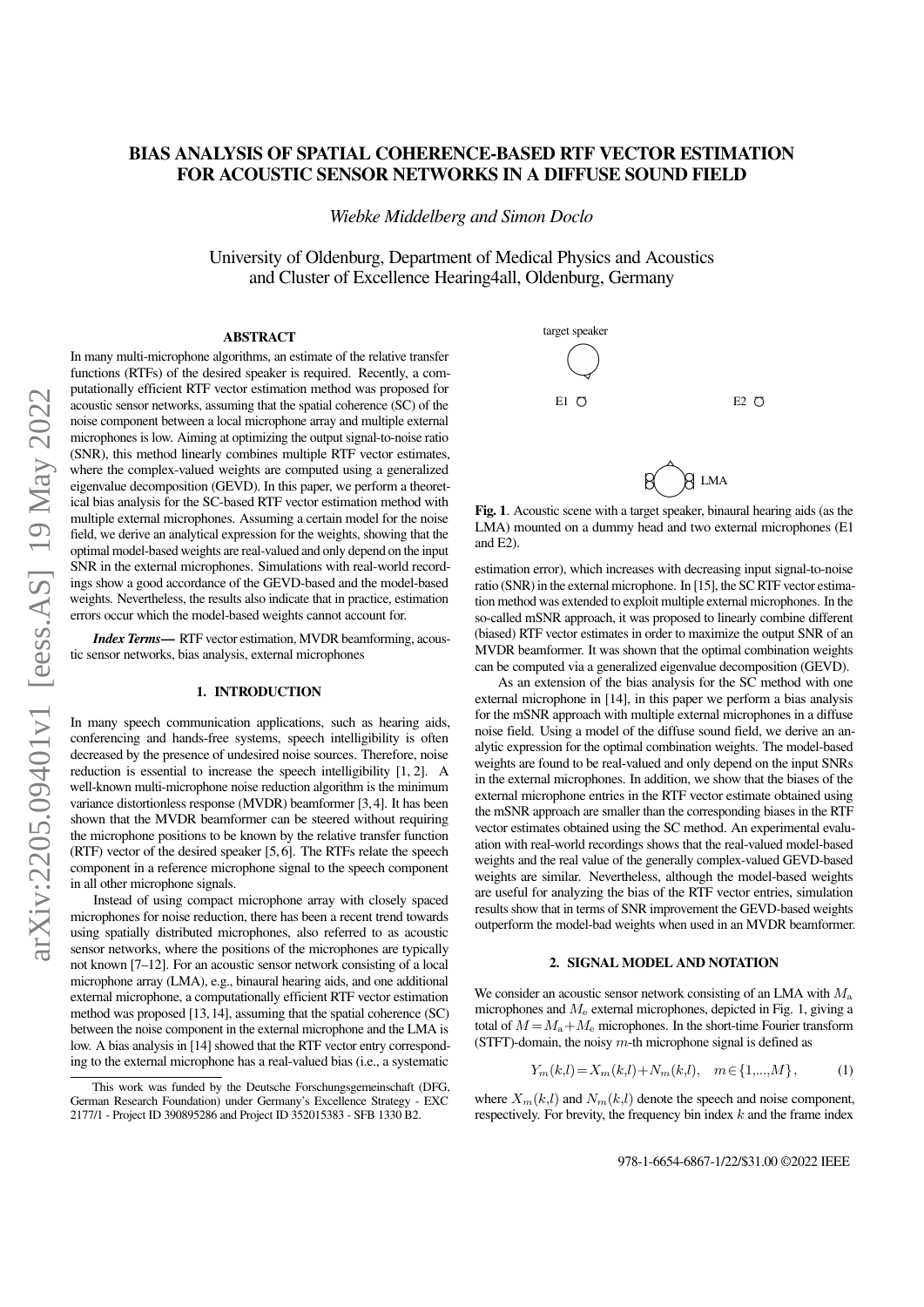$l$  are omitted in the remainder of this paper. Assuming a multiplicative transfer function model, the speech component can be written as  $X_m = H_m X_1$ , where  $H_m$  denotes the RTF of the target speaker between the  $m$ -th microphone and the reference microphone (chosen as the first microphone without loss of generality). The M-dimensional signal vector  $\mathbf{y} = [Y_{a,1}, Y_{a,2},..., Y_{a,M_a}, Y_{e,1}, Y_{e,2},..., Y_{e,M_e}]^T$  contains both the LMA as well as the external microphone signals, where  $\{\cdot\}^T$  denotes the transpose operator. The signal vector can be written as

<span id="page-1-0"></span>
$$
y = x + n = hX_1 + n,\tag{2}
$$

the speech and noise vector  $x$  and  $n$  are defined similarly to  $v$  and  $h$  denotes the M-dimensional RTF vector of the target speaker, with  $H_1=1$ .

Assuming speech and noise to be uncorrelated, the noisy covariance matrix  $\mathbf{R}_{v}$  is equal to

<span id="page-1-14"></span>
$$
\mathbf{R}_{\mathbf{y}} = \mathcal{E}\{\mathbf{y}\mathbf{y}^H\} = \mathcal{E}\{\mathbf{x}\mathbf{x}^H\} + \mathcal{E}\{\mathbf{n}\mathbf{n}^H\} = \mathbf{R}_{\mathbf{x}} + \mathbf{R}_{\mathbf{n}},
$$
 (3)

where  $\mathcal{E}\{\cdot\}$  denotes the expectation operator,  $\{\cdot\}^H$  denotes the Hermitian transpose operator and  $\overrightarrow{\mathbf{R}_{x}}$  and  $\overrightarrow{\mathbf{R}_{n}}$  are the speech and noise covariance matrices, respectively. Based on [\(2\)](#page-1-0), the speech covariance matrix is a rank-1 matrix, spanned by the RTF vector, i.e.,

<span id="page-1-2"></span>
$$
\mathbf{R}_{\mathbf{x}} = \phi_{\mathbf{x},1} \mathbf{h} \mathbf{h}^H, \tag{4}
$$

where  $\phi_{x,m} = \mathcal{E}\{|X_m|^2\}$  denotes the speech power spectral density (PSD) in the  $m$ -th microphone. In the remainder of this paper, we will assume that the noise component in any external microphones is uncorrelated with the noise component in any other microphone, i.e.,

<span id="page-1-1"></span>
$$
R_{n,i,j} = 0, \quad \text{if } i \lor j \in \{M_a + 1, \dots, M\} \land i \neq j. \tag{5}
$$

E.g., this assumption approximately holds in a diffuse noise field where all external microphones are placed at a large distance to all other microphones.

The MVDR beamformer minimizing the output noise PSD while preserving the speech component in the reference microphone signal is given by  $[2, 6]$  $[2, 6]$ 

<span id="page-1-4"></span>
$$
\mathbf{w} = \frac{\mathbf{R}_{n}^{-1} \mathbf{h}}{\mathbf{h}^{H} \mathbf{R}_{n}^{-1} \mathbf{h}},\tag{6}
$$

where the beamformer output signal is equal to  $Z = \mathbf{w}^H \mathbf{y}$ . The input SNR of the  $m_e$ -th external microphone signal and the biased SNR of the beamformer output signal are given by

$$
\text{SNR}_{\text{e},m_{\text{e}}} = \frac{\phi_{\text{x,e},m_{\text{e}}}}{\phi_{\text{n,e},m_{\text{e}}}},\tag{7}
$$

<span id="page-1-6"></span>
$$
\text{SNR}_{\text{out}}^{\text{b}} = \frac{\mathbf{w}^H \mathbf{R}_{\text{y}} \mathbf{w}}{\mathbf{w}^H \mathbf{R}_{\text{n}} \mathbf{w}} = \frac{\mathbf{w}^H \mathbf{R}_{\text{x}} \mathbf{w}}{\mathbf{w}^H \mathbf{R}_{\text{n}} \mathbf{w}} + 1 = \text{SNR}_{\text{out}} + 1, \tag{8}
$$

where  $\phi_{\mathbf{x},\mathbf{e},m_{\mathbf{e}}}$  and  $\phi_{\mathbf{n},\mathbf{e},m_{\mathbf{e}}}$  denote the speech and noise PSD in the  $m_{\mathbf{e}}$ -th external microphone, respectively, and SNRout denotes the unbiased output SNR.

# 3. RTF ESTIMATION USING EXTERNAL MICROPHONES

In this section, we present the SC-based RTF vector estimation method for one external microphone proposed in [\[14\]](#page-4-9) and its extension for multiple external microphones [\[15\]](#page-4-10). Exploiting the assumption about spatial correlation of the noise field in  $(5)$ ,  $M_e$  different estimates of the RTF vector h can be efficiently obtained by selecting and normalizing the column of the noisy covariance matrix corresponding to the external microphone, i.e.,

<span id="page-1-3"></span>
$$
\tilde{\mathbf{h}}_{me}^{\text{SC}} = \frac{\mathbf{R}_{\mathbf{y}} \mathbf{e}_{\text{e},m_{\text{e}}}}{\mathbf{e}_{\text{T}}^T \mathbf{R}_{\mathbf{y}} \mathbf{e}_{\text{e},m_{\text{e}}}}, \quad m_{\text{e}} \in \{1,...,M_{\text{e}}\},\tag{9}
$$

where  ${\bf e}_{e,m_e}$  is an M-dimensional selection vector for the  $m_e$ -th external microphone. Using the model for  $\mathbf{R}_{\rm x}$  and  $\mathbf{R}_{\rm n}$  in [\(4\)](#page-1-2) and [\(5\)](#page-1-1), it can be easily shown that all entries of the RTF vector estimate in [\(9\)](#page-1-3) are unbiased, except for the entry corresponding to the  $m_e$ -th external microphone, which is systematically biased and equal to

<span id="page-1-15"></span>
$$
\hat{H}_{\text{e},m_{\text{e}}}^{\text{SC}} = \mathbf{e}_{\text{e},m_{\text{e}}}^{T} \tilde{\mathbf{h}}_{m_{\text{e}}}^{\text{SC}} = \left(1 + \frac{1}{\text{SNR}_{\text{e},m_{\text{e}}}}\right) H_{\text{e},m_{\text{e}}}
$$
(10)

This means that the estimated RTF is equal to the true RTF multiplied with a bias term which directly depends on the input SNR in the used  $m_e$ -th external microphone.

To decrease the biases of the estimated external RTFs, it was pro-posed in [\[15\]](#page-4-10) to linearly combine the  $M_e$  RTF vector estimates in [\(9\)](#page-1-3) i.e.,

<span id="page-1-5"></span>
$$
\tilde{\mathbf{h}}^{\text{mSNR}} = \tilde{\mathbf{H}} \alpha,\tag{11}
$$

<span id="page-1-10"></span>
$$
\tilde{\mathbf{H}} = [\tilde{\mathbf{h}}_1^{\text{SC}}, \tilde{\mathbf{h}}_2^{\text{SC}}, ..., \tilde{\mathbf{h}}_{M_e}^{\text{SC}}]
$$
(12)

where the elements of the  $M_e$ -dimensional (complex-valued) weights vector  $\alpha$  are constraint to sum up to 1, such that  $H_1 = 1$ . In the mSNR approach in [\[15\]](#page-4-10), the optimal weight vector is calculated by maximizing the (biased) output SNR of the RTF-steered MVDR beamformer, i.e.,

<span id="page-1-8"></span>
$$
\max_{\alpha} \text{SNR}_{\text{out}}^{\text{b}}(\alpha), \quad \text{s.t.} \quad \mathbf{1}^T \alpha = 1,\tag{13}
$$

where 1 is an  $M_e$ -dimensional vector of ones. By using the MVDR beamformer in [\(6\)](#page-1-4) with the RTF vector estimate in [\(11\)](#page-1-5) in [\(8\)](#page-1-6), the cost function  $J(\alpha)$  corresponding to the biased output SNR can be written as

<span id="page-1-7"></span>
$$
J(\alpha) = \text{SNR}_{\text{out}}^{\text{b}}(\alpha) = \frac{\alpha^H \mathbf{A} \alpha}{\alpha^H \mathbf{B} \alpha},
$$
 (14)

where the  $M_e \times M_e$ -dimensional matrices **A** and **B** are defined as  $\mathbf{A} = \tilde{\mathbf{H}}^H \mathbf{R}_{n}^{-1} \mathbf{R}_{y} \mathbf{R}_{n}^{-1} \tilde{\mathbf{H}}$  and  $\mathbf{B} = \tilde{\mathbf{H}}^H \mathbf{R}_{n}^{-1} \tilde{\mathbf{H}}$ . The optimal weighting vector maximizing [\(14\)](#page-1-7) can hence be calculated using the GEVD of A and B, where the normalization constraint in [\(13\)](#page-1-8) is applied subsequently, i.e.,

<span id="page-1-9"></span>
$$
\alpha^{\text{GEVD}} = \frac{\mathcal{P}\{\mathbf{B}^{-1}\mathbf{A}\}}{\mathbf{e}_{1}^{T}\mathcal{P}\{\mathbf{B}^{-1}\mathbf{A}\}},
$$
(15)

where  $\mathcal{P}\{\cdot\}$  denotes the principal eigenvector operator.

# 4. THEORETICAL BIAS ANALYSIS

<span id="page-1-16"></span>In this section, we investigate the biases of the RTF vector  $\tilde{\mathbf{h}}^{\text{mSNR}}$  in [\(11\)](#page-1-5) estimate obtained by combining the RTF vector estimates  $\tilde{h}^{SC}$  using the mSNR approach, i.e., using the weight vector in [\(15\)](#page-1-9). To that end, we write the matrix of estimated RTF vector estimates  $\tilde{H}$  in [\(12\)](#page-1-10) in terms of the true RTF vector h and a bias matrix E, i.e.,

<span id="page-1-11"></span>
$$
\tilde{\mathbf{H}} = \mathbf{H} + \mathbf{E},\tag{16}
$$

where, using [\(9\)](#page-1-3),  $H = h1<sup>T</sup>$  and

<span id="page-1-13"></span>
$$
\mathbf{E} = \begin{bmatrix} \mathbf{0}_{M_{\rm a} \times 1} & \mathbf{0}_{M_{\rm a} \times 1} & \dots & \mathbf{0}_{M_{\rm a} \times 1} \\ \frac{H_{\rm e,1}}{\text{SNR}_{\rm e,1}} & 0 & \dots & 0 \\ 0 & \frac{H_{\rm e,2}}{\text{SNR}_{\rm e,2}} & \dots & 0 \\ \vdots & \vdots & \ddots & \vdots \\ 0 & \dots & \dots & \frac{H_{\rm e, M_{\rm e}}}{\text{SNR}_{\rm e, M_{\rm e}}}\end{bmatrix} . \tag{17}
$$

By substituting  $\tilde{H}$  in [\(16\)](#page-1-11) into the cost function  $J(\alpha)$  in [\(13\)](#page-1-8), we obtain

<span id="page-1-12"></span>
$$
J(\alpha) = \frac{\alpha^H (\mathbf{A}_1 + \mathbf{A}_2 + \mathbf{A}_2^H + \mathbf{A}_3) \alpha}{\alpha^H (\mathbf{B}_1 + \mathbf{B}_2 + \mathbf{B}_2^H + \mathbf{B}_3) \alpha},
$$
(18)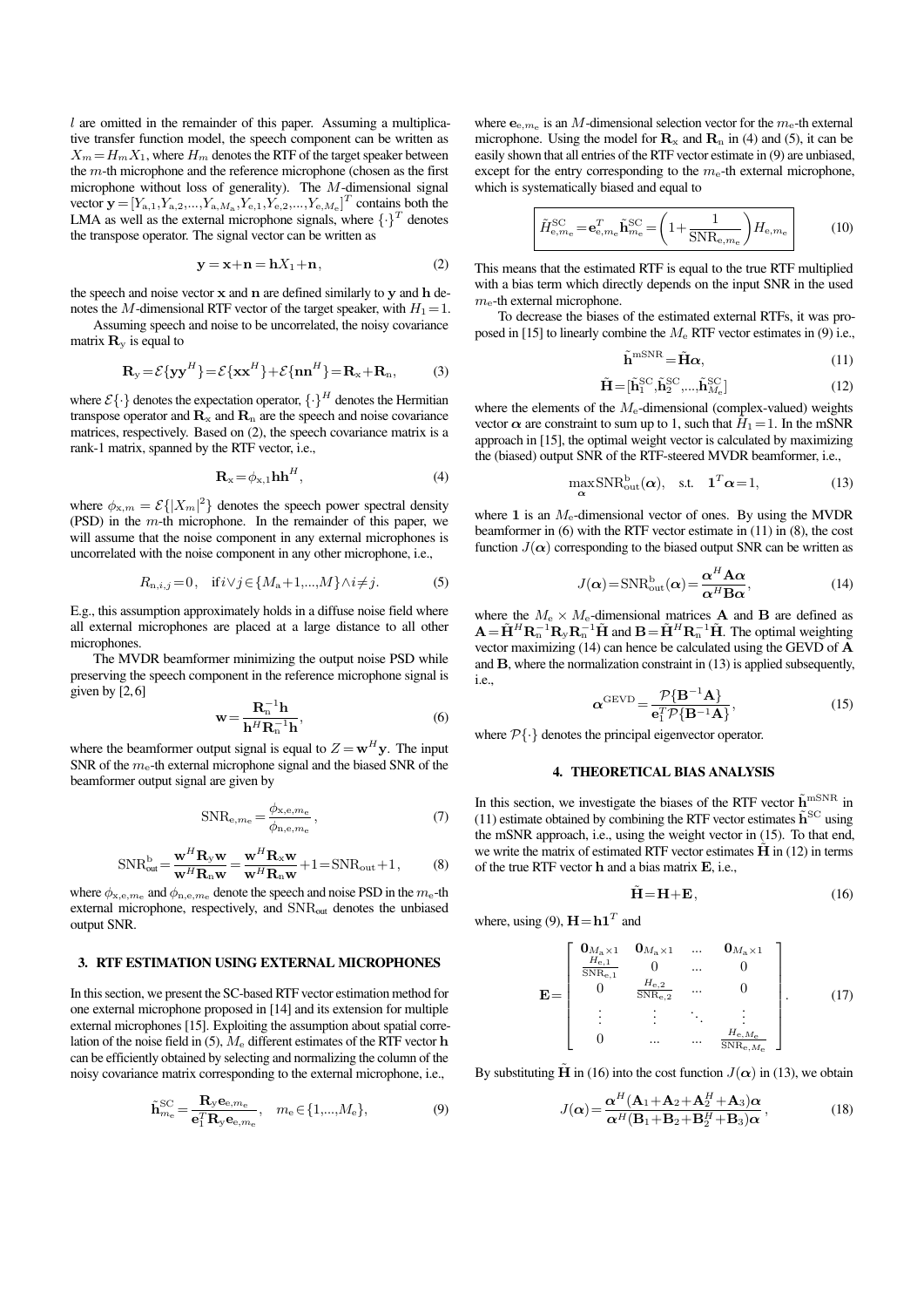with

<span id="page-2-0"></span>
$$
\mathbf{A}_{1} = \mathbf{1} (\mathbf{h}^{H} \mathbf{R}_{n}^{-1} \mathbf{R}_{y} \mathbf{R}_{n}^{-1} \mathbf{h}) \mathbf{1}^{T}, \quad \mathbf{B}_{1} = \mathbf{1} (\mathbf{h}^{H} \mathbf{R}_{n}^{-1} \mathbf{h}) \mathbf{1}^{T},
$$
\n
$$
\mathbf{A}_{2} = \mathbf{1} \mathbf{h}^{H} \mathbf{R}_{n}^{-1} \mathbf{R}_{y} \mathbf{R}_{n}^{-1} \mathbf{E}, \qquad \qquad \mathbf{B}_{2} = \mathbf{1} \mathbf{h}^{H} \mathbf{R}_{n}^{-1} \mathbf{E}, \qquad (19)
$$
\n
$$
\mathbf{A}_{3} = \mathbf{E}^{H} \mathbf{R}_{n}^{-1} \mathbf{R}_{y} \mathbf{R}_{n}^{-1} \mathbf{E}, \qquad \qquad \mathbf{B}_{3} = \mathbf{E}^{H} \mathbf{R}_{n}^{-1} \mathbf{E}.
$$

We now aim at simplifying [\(18\)](#page-1-12) by carefully investigating all ma-trices in [\(19\)](#page-2-0). The matrices  $A_1$  and  $B_1$  can be written as a scaled matrix of ones, i.e.,  $\mathbf{A}_{\perp} = (\mathbf{h}^H \mathbf{R}_n^{-1} \mathbf{R}_y \mathbf{R}_n^{-1} \mathbf{h}) \mathbf{1} \mathbf{1}^T = a_1 \mathbf{1} \mathbf{1}^T$  and  $\mathbf{B}_1 = (\mathbf{h}^H \mathbf{R}_n^{-1} \mathbf{h}) \mathbf{1} \mathbf{1}^T = b_1 \mathbf{1} \mathbf{1}^T$ , where  $a_1$  and  $b_1$  are real-valued positive scalars as they can be regarded as the quadratic form of a positive definite matrix.

Since the matrices  $\mathbf{A}_2$ ,  $\mathbf{A}_3$ ,  $\mathbf{B}_2$  and  $\mathbf{B}_3$  all contain  $\mathbf{R}_n^{-1}\mathbf{E}$ , we consider this term in more detail. Using [\(5\)](#page-1-1) and [\(17\)](#page-1-13),  $\mathbf{R}_{n}^{-1}\mathbf{E}$  is equal to

<span id="page-2-1"></span>
$$
\mathbf{R}_{n}^{-1}\mathbf{E} = \begin{bmatrix} \mathbf{0}_{M_{\rm a} \times 1} & \dots & \mathbf{0}_{M_{\rm a} \times 1} \\ \frac{H_{\rm e,1}}{\text{SNR}_{\rm e,1}} & \frac{1}{\phi_{\rm n,e,1}} & \dots & 0 \\ \vdots & \ddots & \vdots & \vdots \\ 0 & \dots & \frac{H_{\rm e,M_{\rm e}}}{\text{SNR}_{\rm e,M_{\rm e}}} \frac{1}{\phi_{\rm n,e,M_{\rm e}}}} \end{bmatrix} .
$$
 (20)

By realizing that  $|H_{\text{e},m_{\text{e}}}|^2 = \phi_{\text{x,e},m_{\text{e}}}/\phi_{\text{x,1}}$ , the left-hand multiplication of [\(20\)](#page-2-1) with  $\mathbf{h}^H$  yields

<span id="page-2-2"></span>
$$
\mathbf{h}^H \mathbf{R}_n^{-1} \mathbf{E} = (1/\phi_{x,1}) \mathbf{1}^T.
$$
 (21)

Hence, the matrix  $B_2$  can also be written as a scaled matrix of ones, i.e.,  $\mathbf{B}_2 = b_2 \mathbf{1} \mathbf{1}^T$  with  $b_2 = 1/\phi_{\text{x,1}}$  a real-valued positive scalar. Using [\(3\)](#page-1-14), [\(4\)](#page-1-2) and the simplification in [\(21\)](#page-2-2), the matrix  $A_2$  is equal to

$$
\mathbf{A}_{2} = \mathbf{1}\mathbf{h}^{H}\mathbf{R}_{n}^{-1}\phi_{\mathbf{x},1}\mathbf{h}\mathbf{h}^{H}\mathbf{R}_{n}^{-1}\mathbf{E} + \mathbf{1}\mathbf{h}^{H}\mathbf{R}_{n}^{-1}\mathbf{E}
$$
  
=  $(\mathbf{h}^{H}\mathbf{R}_{n}^{-1}\mathbf{h})\mathbf{1}\mathbf{1}^{T} + (1/\phi_{\mathbf{x},1})\mathbf{1}\mathbf{1}^{T}$  (22)  
=  $(b_{1}+b_{2})\mathbf{1}\mathbf{1}^{T}$ ,

i.e.,  $\mathbf{A}_2$  can also be written as a scaled matrix of ones. Finally, using [\(17\)](#page-1-13) and [\(20\)](#page-2-1), the matrix  $\mathbf{B}_3$  can be written as

<span id="page-2-3"></span>
$$
\mathbf{B}_{3} = \mathbf{E}^{H} \mathbf{R}_{n}^{-1} \mathbf{E} = \frac{1}{\phi_{x,1}} \begin{bmatrix} \frac{1}{\text{SNR}_{e,1}} & \cdots & 0 \\ \vdots & \ddots & \vdots \\ 0 & \cdots & \frac{1}{\text{SNR}_{e,M_{e}}}\end{bmatrix}, \quad (23)
$$

where S is a full-rank matrix containing the inverse input SNR in the external microphones on its diagonal. Using [\(3\)](#page-1-14), [\(4\)](#page-1-2) and [\(21\)](#page-2-2), the matrix  $A_3$  can be written as

$$
\mathbf{A}_3 = \mathbf{E}^H \mathbf{R}_n^{-1} \phi_{\mathbf{x},1} \mathbf{h} \mathbf{h}^H \mathbf{R}_n^{-1} \mathbf{E} + \mathbf{E}^H \mathbf{R}_n^{-1} \mathbf{E}
$$
  
=  $(1/\phi_{\mathbf{x},1}) \mathbf{1} \mathbf{1}^T + (1/\phi_{\mathbf{x},1}) \mathbf{S}$  (24)  
=  $b_2 \mathbf{1} \mathbf{1}^T + b_2 \mathbf{S}$ .

By now considering the normalization constraint in [\(13\)](#page-1-8), it becomes evident that  $\alpha^H \mathbf{1} \mathbf{1}^T \alpha = 1$ . Together with the derived matrix expressions in the previous paragraph, the cost function in [\(18\)](#page-1-12) then reduces to

<span id="page-2-4"></span>
$$
J(\alpha) = \frac{a + c(\alpha)}{b + c(\alpha)},
$$
\n(25)

where  $a = a_1 + 2(b_1 + b_2) + b_2$ ,  $b = b_1 + 2b_2$  and

$$
c(\alpha) = b_2 \alpha^H \mathbf{S} \alpha \tag{26}
$$

with S defined in [\(23\)](#page-2-3). Since  $a > b$  and  $c(\alpha)$  is real-valued and positive, maximizing  $J(\alpha)$  in [\(25\)](#page-2-4) corresponds to minimizing  $c(\alpha)$ . Hence, the optimal weights are the solution of the constraint optimization problem

$$
\min_{\alpha} \alpha^H \mathbf{S} \alpha, \quad \text{s.t.} \quad \mathbf{1}^T \alpha = 1,\tag{27}
$$

i.e.,

$$
\alpha^{\text{model}} = \frac{\mathbf{S}^{-1} \mathbf{1}}{\mathbf{1}^T \mathbf{S}^{-1} \mathbf{1}}.
$$
 (28)

By using [\(23\)](#page-2-3), these weights can be written as

<span id="page-2-5"></span>
$$
\mathbf{\alpha}^{\text{model}} = \frac{1}{\sum_{m'_{e}=1}^{M_{e}} \text{SNR}_{e, m'_{e}}} \left[ \begin{array}{c} \text{SNR}_{e,1} \\ \vdots \\ \text{SNR}_{e, M_{e}} \end{array} \right] \right]
$$
(29)

Hence, if the assumed model for the speech and noise covariance matrix  $\mathbf{R}_{\rm x}$  and  $\mathbf{R}_{\rm n}$  in [\(4\)](#page-1-2) and [\(5\)](#page-1-1) holds, the optimal weights for the mSNR approach are real-valued and equal t the normalized input SNRs in the external microphones. This means that in the linear combination for computing  $\tilde{h}^{\text{mSNR}}$  in [\(11\)](#page-1-5), SC RTF vector estimates corresponding to external microphones with a higher input SNR are assigned a larger weight than those with a low input SNR, which seems very intuitive.

When analyzing the bias of the RTF vector estimates  $\tilde{h}^{\text{mSNR}}$  in [\(11\)](#page-1-5) using the model weights in [\(29\)](#page-2-5), the first  $M_a$  entries (corresponding to the LMA) are obviously still unbiased while the bias of the last  $M_e$  entries (corresponding to the external microphones) is equal to, using [\(10\)](#page-1-15),

<span id="page-2-6"></span>
$$
\hat{H}_{e,m_e}^{\text{mSNR}} = \left(1 + \frac{1}{\sum_{m_e'=1}^{M_e} \text{SNR}_{e,m'_e}}\right) H_{e,m_e}
$$
 (30)

In contrast to the individual RTF vector estimates in [\(10\)](#page-1-15), it can be observed that the bias of the optimal linear combination is the same for all entries corresponding to the external microphones. In addition, the bias in [\(30\)](#page-2-6) for the mSNR approach (exploiting all external microphones) is always smaller than the bias in [\(10\)](#page-1-15) for the individual RTF vector estimates.

# 5. EVALUATION

The following evaluation aims at demonstrating accordance and deviations between the theoretically found weights of the mSNR approach (referred to as "model") in [\(29\)](#page-2-5) and the solution using a GEVD of the respective covariance matrices (referred to as "GEVD") in [\(15\)](#page-1-9). It should be noted that in theory, when all assumptions are fulfilled, the GEVDand model-based weights are identical. However, the assumptions used in the bias analysis in Section [4,](#page-1-16) such as the statistical independence of speech and noise in [\(3\)](#page-1-14), the rank-1 model in [\(4\)](#page-1-2) and the spatial coherence assumption in [\(5\)](#page-1-1), do not perfectly hold in practice, where estimates of the covariance matrices are used.

#### 5.1. Setup and Implementation

The evaluation was performed using real-world signals that were recorded in a laboratory room with a size of about ( $7 \times 6 \times 2.7$ ) m<sup>3</sup> and a reverberation time of approximately 400 ms. For the LMA, binaural hearing aids with 2 microphones per side ( $M_a = 4$ ) with an inter-microphone distance of about 7 mm were mounted on a KEMAR dummy head. In addition,  $M_e = 2$  external microphones were placed to the left and the right front of the dummy head, both at a distance of about 2.3 m from the dummy head, as depicted in Fig. [1.](#page-0-0) The desired speech source was a male German speaker, walking from the left to the right side of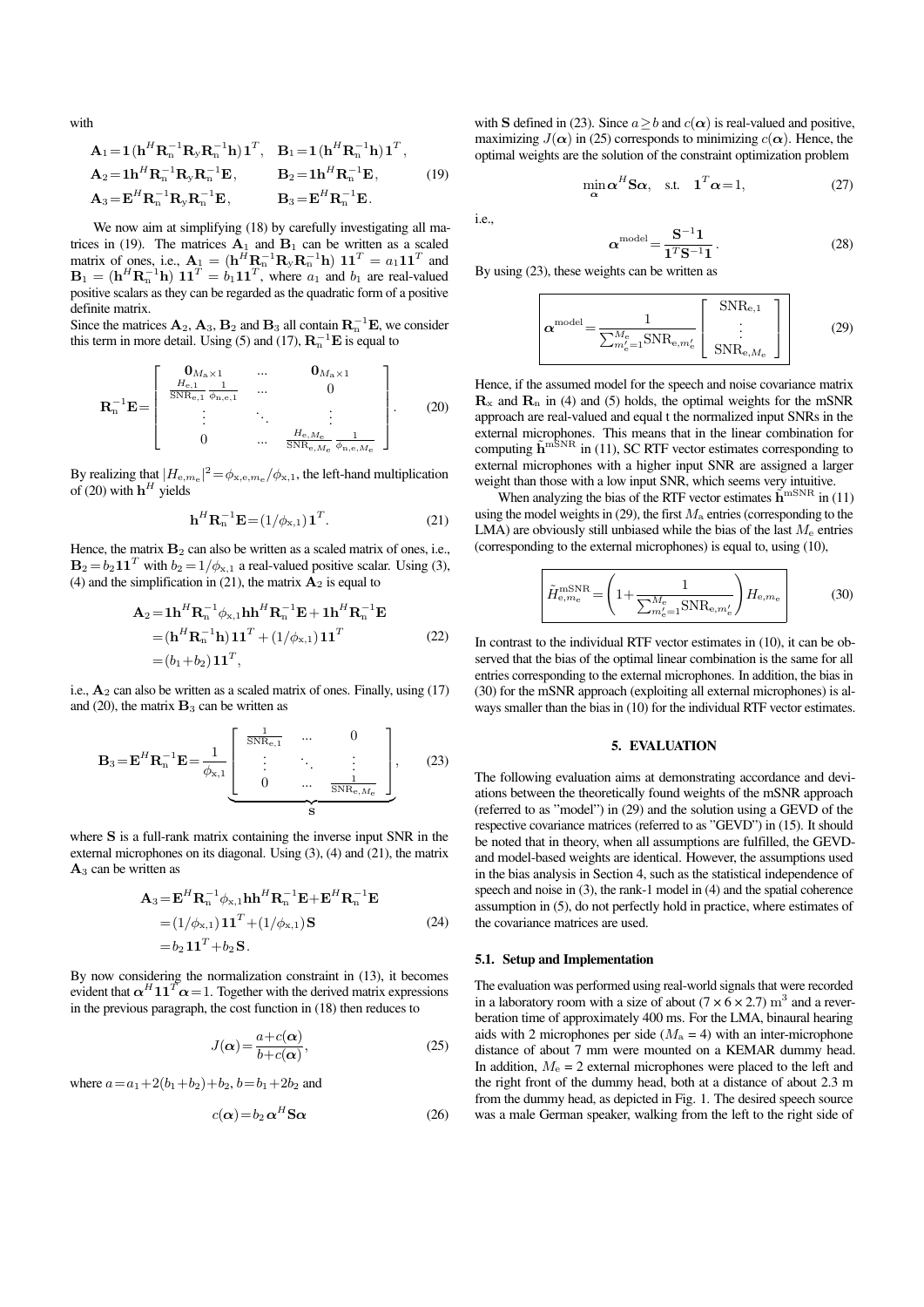the dummy head, i.e., from the first external microphone (E1) to the second external microphone (E2). Pseudo-diffuse background noise was generated using four loudspeakers facing the corners of the laboratory, playing back different multi-talker recordings. The speech and noise components were recorded separately and were subsequently mixed. The broadband input SNR in the LMA microphones varied from about 0 to 6 dB due to the movement of the speech source, while the input SNR in the external microphone signals varied as shown in the upper panel of Fig. [2.](#page-3-0) The sampling rate for all signals was 16 kHz.

All processing was performed in the STFT-domain with a frame length of 32 ms, a square-root-Hann window for analysis and synthesis and an overlap of 50%. To allow for a good visualization of the theoretical findings of the bias analysis, oracle estimates of the covariance matrices  $\mathbf{R}_{v}$ ,  $\mathbf{R}_{x}$  and  $\mathbf{R}_{n}$  were computed on the separate signal components y, x and n. To account for the dynamic acoustic scenario, the covariance matrices were updated by recursive smoothing with time constants of 250 ms for  $\mathbf{R}_y$  and  $\mathbf{R}_x$  and 1 s for  $\mathbf{R}_n$ , respectively, where  $\mathbf{R}_y$  and  $\mathbf{R}_x$  were only updated if speech was active (determined via an oracle broadband voice activity detection).

As a performance measure, we considered the broadband SNR improvement (∆SNR=SNRout−SNRin) of the RTF-steered MVDR beamformer using

- 1. the SC RTF vector estimates  $\tilde{\mathbf{h}}_{m_e}^{\text{SC}}$  in [\(9\)](#page-1-3) from the individual external microphones (SC-1 and SC-2), computed using the estimated covariance matrix  $\hat{\mathbf{R}}_{v}$ .
- 2. the mSNR combination  $\tilde{h}^{\text{mSNR}}$  in [\(11\)](#page-1-5) using the (complexvalued) GEVD-bases weights  $\alpha^{\text{GEVD}}$  in [\(15\)](#page-1-9), computed using the estimated covariance matrices  $\hat{\mathbf{R}}_{\text{v}}$  and  $\hat{\mathbf{R}}_{\text{n}}$ .
- 3. the mSNR combination  $\tilde{h}^{\text{mSNR}}$  in [\(11\)](#page-1-5) using the (real-valued) model-based weights in [\(29\)](#page-2-5), computed using the estimated covariance matrices  $\hat{\mathbf{R}}_{x}$  and  $\hat{\mathbf{R}}_{n}$ .

The SNR improvement was averaged over the left and right side of the hearing aids to reduce effects caused by the moving speaker. Input and output SNR were computed in the time-domain using the shadow filter approach, only when the speaker was active.

### 5.2. Results

The upper panel of Fig. [2](#page-3-0) shows the input SNR in the two external microphones (averaged over frequency) plotted over time. As expected from the movement of the source from E1 to E2, the input SNR decreases in E1 while increasing in E2 over time. The GEVD- and model-based weights to combine the RTF vector estimated obtained are shown in the lower panel of Fig. [2.](#page-3-0) For the model-based weights  $\alpha^{\text{model}}$  it can be observed that the weight of the RTF vector estimate obtained from E1  $\alpha_1^{\text{model}}$  (thick blue line) initially is almost equal to 1, meaning that this estimate dominates in the linear combination. Over time, with decreasing input SNR in E1, the weight  $\alpha_1^{\text{model}}$  also decreases, whereas the weight of the RTF vector estimate obtained from E2  $\alpha_2^{\text{model}}$  (thick red line) increases. For the GEVD-based weights  $\alpha_1^{\text{GEVD}}$  and  $\alpha_2^{\text{GEVD}}$  a similar behavior can be observed (thin lines), showing a good accordance between the theoretical model-based and the practical GEVD-based weights. Nevertheless, since the GEVD-based weights are complexvalued and we only investigate the real part, there exists a larger deviation between practice and theory than can be observed from this figure.

Fig. [3](#page-3-1) shows the SNR improvement (averaged over time) of the considered RTF-steered MVDR beamformers. It can be seen that both SC RTF vector estimates (SC-1 and SC-2) perform very similarly, yielding an SNR improvement of about 8 dB. The model-based mSNR combination leads to a slightly better SNR improvement than



<span id="page-3-0"></span>Fig. 2. Input SNR in both external microphones (upper panel) and weights of RTF vector estimates obtained by the GEVD-based and the model-based mSNR combination (lower panel).



<span id="page-3-1"></span>Fig. 3. Time-average broadband output SNR for the single SC RTF vector estimates (SC-1 and SC-2) and combinations of estimates using the GEVD- and the model-based weights used in an MVDR beamformer.

the individual RTF vector estimates, SC-1 and SC-2. The GEVD-based mSNR combination clearly yields the best performance, leading to an SNR improvement of more than 9 dB. Hence, despite (the real parts of) the GEVD- and the model-based weights being rather similar, the complex-valued GEVD-based weights lead to better results than the real-valued model-based weights. The deviations of the theoretically identical GEVD- and model-based weights can be explained by the model assumptions, such as the rank-1 model in [\(4\)](#page-1-2) and the spatial coherence assumption about the noise field in [\(5\)](#page-1-1), not perfectly holding in practice. This leads to generally complex-valued GEVD-based weights, which can - to some extent - compensate for these deviations and estimation errors.

## 6. CONCLUSIONS

In this paper, we performed a theoretical analysis of the mSNR approach, which linearly combines (biased) RTF vector estimates obtained using the SC method. We derived an analytic expression for the optimal weights of the linear combination (usually obtained by a complex-valued GEVD), which is real-valued and only depends on the input SNRs in the external microphones. Furthermore, we showed that the biases of the optimal combination are smaller than the bias of every individual RTF vector estimate. In a simulation with real-world recordings, we showed that the theoretically equivalent GEVD- and model-based weights strongly resemble each other but some deviations can be observed in practice, leading to a better performance of the complex-valued GEVD-based weights in terms of SNR improvement. The observed differences between the model- and GEVD-based weights can be explained by the model assumptions made in the analysis not perfectly holding in practice.